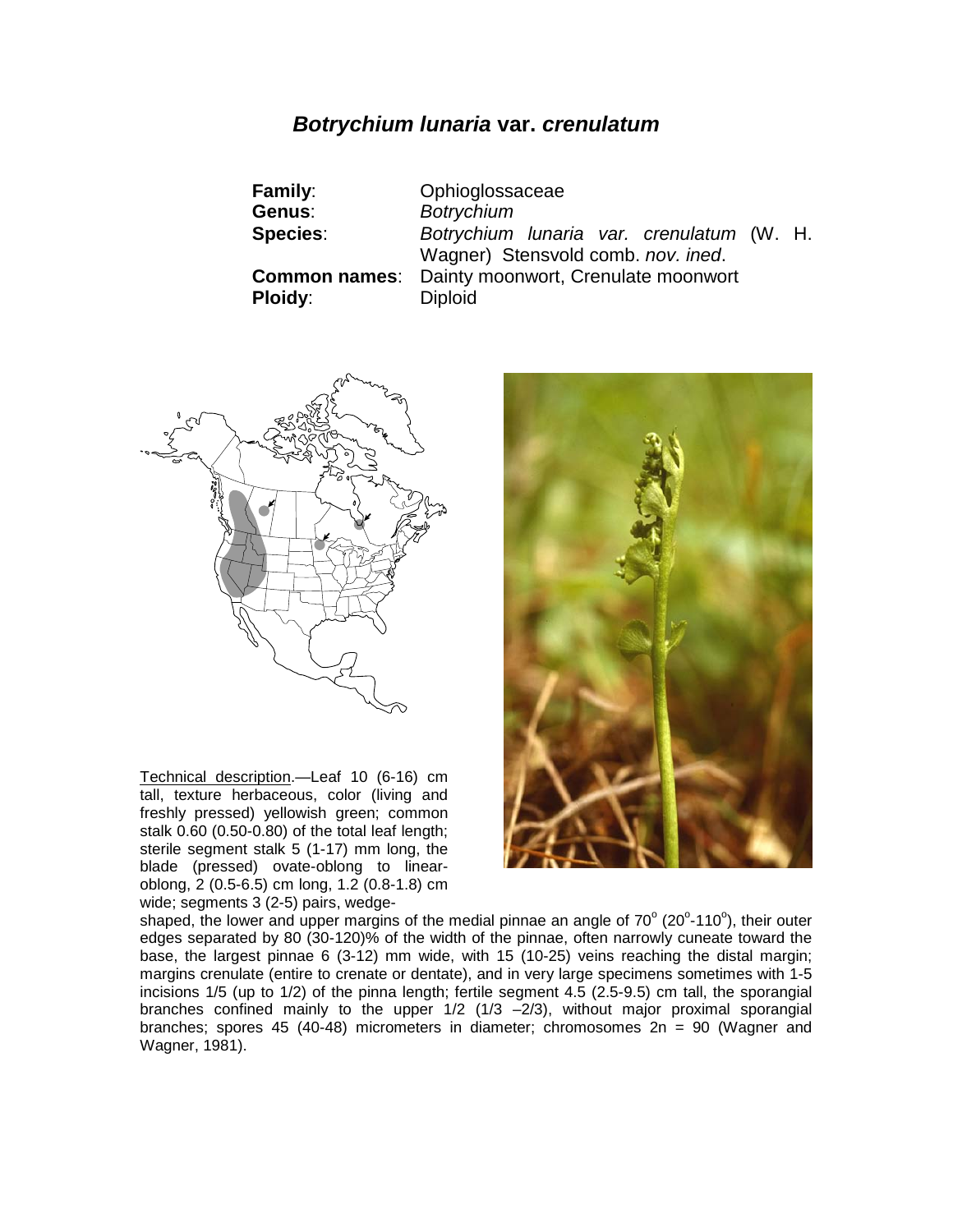## **Taxonomy**

*Botrychium lunaria* var*. crenulatum* was described as a new species in 1981 based on specimens from the San Gabriel, San Bernadino and Southern Sierra Mountains of southern California (Wagner and Wagner, American Fern Journal 71:20-30). Photographs and silhouettes of the species are included in that publication.

### **Identification**

*Botrychium lunaria* var*. crenulatum* is one of few moonworts in which the span of the basal pinnae often approaches a half circle (pinna span > 150 $^{\circ}$ ). In the range of *B. lunaria* var*. crenulatum*, only *B. neolunaria*, *B. tunux* and *B. yaaxudakeit* regularly reach or exceed this span. *Botrychium lunaria* var*. crenulatum* can be differentiated from these species by its more delicate texture, light green color, and finely crenulate pinna margins. It typically has fewer pinna pairs than *B. neolunaria* (2-5 vs 3-7), a more distinctly stalked trophophore, and a sporophore stalk, at spore release, approximately equal to the length of the trophophore (stalks of *B. neolunaria* and *B*. *yaaxudakeit* are usually longer). The lower sporophore branches of *B. lunaria* var*. crenulatum*, unlike those of *B. neolunaria* and *B. yaaxudakeit*, tend to be twisted so that the sporangia project downward or outward (as they also do in *B. tunux* and European *B. lunaria var lunaria*. Plants of *B. lunaria* var*. crenulatum* with narrower pinnae (commonly the case in sun-grown plants of fen habitats) more closely resemble *B. minganense* and *B. ascendens.* They can be distinguished from plants of those species by their horizontal to only slightly ascending pinnae and by their pinna margins. Pinna of *B. ascendens* and *B. minganense* are distinctly ascending; pinna margins of *B. ascendens* are dentate to cleft and those of *B. minganense* are usually entire to lobed; neither have the fine crenulations nor the delicate texture of *B. lunaria* var*. crenulatum*. *B. lunaria* var*. crenulatum* also differs from *B. ascendens* and *B. minganense* by its diploid chromosome number (n = 45).

### **Distribution and Abundance**

*Botrychium lunaria* var*. crenulatum* has been reported from most western states, ranging from Colorado, Arizona, Utah, Nevada and California to British Columbia, Alberta, the James Bay region of Ontario and northern Minnesota. Throughout its range this species is less common than most moonworts. Its presence in boreal vegetation in central Alberta and Minnesota suggests that populations of *B. lunaria* var. *crenulatum* may exist or have existed farther east in boreal Canada and eastern US.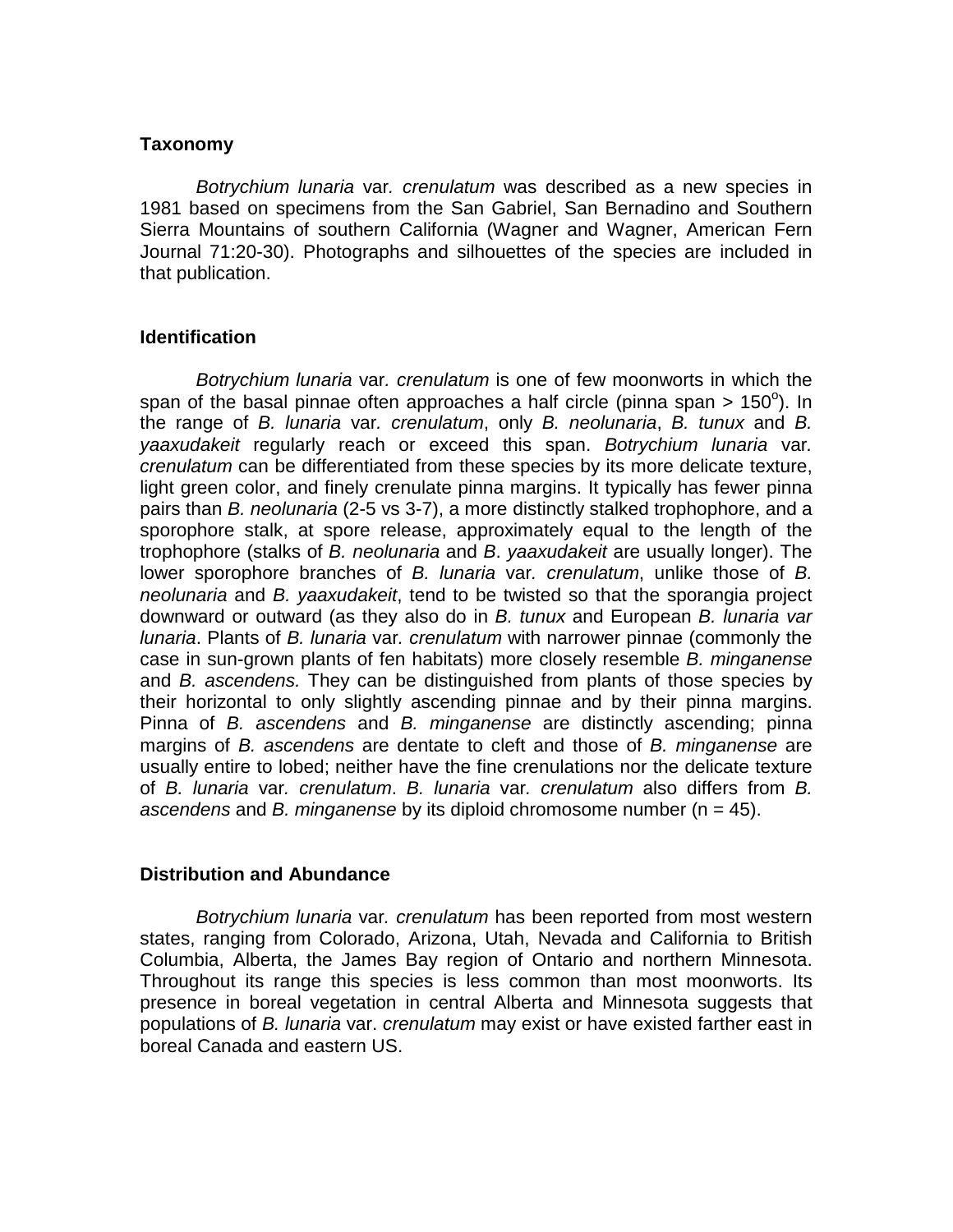In California *B. lunaria var*. *crenulatum* has much the same distribution as *B. simplex* and is the second most widespread species. However, it is seldom abundant and is usually limited to small extents of habitat, often seep and spring habitats also supporting *B. simplex* var*. simplex. B. lunaria var. crenulatum* is apparently more tolerant of water chemistry than is var. *simplex*, requiring only a saturated, non-acidic substrate. Its California occurrences are scattered from San Bernadino to Modoc Counties and westward to Colusa County. More occurrences of *B. lunaria var*. *crenulatum* can likely be found with intensive search for occurrences of its habitat, particularly in fen-seeps in southern California.

#### **Habitat**

*Botrychium lunaria* var*. crenulatum* is one of the most hydrophyllic of *Botrychium*s. It usually grows in saturated soils of seeps and along the stabilized margins of small streams, often among dense herbaceous vegetation. It also occurs occasionally in seasonally wet roadside ditches and drainageways. In these habitats it is usually found in partly shaded to heavily shaded sites at mid to high elevations. In drier areas of the southwestern US it is often found in hardwater fens where it may grow in open sun.

### **Genetics**

The genetics of *Botrychium lunaria* var. *crenulatum* has been studied in populations in Washington, Montana, Oregon, California, Nevada, Utah and Colorado. Among these populations there is very little genetic variation. Lack of allelic variation precludes direct detection of the breeding system of *B. lunaria*  var. *crenulatum*, but it likely reproduces as do most other members of the genus, by intragametophytic selfing. A lack of among-population variation may indicate a recent (post-Pleistocene) attainment of its current distribution and possibly a continuing dispersal between sites.

### **Phylogenetic Relationships**

Among other diploid moonwort species, *B. lunaria* var. *crenulatum* is morphologically and genetically most closely related to European *B. lunaria var. lunaria*. This relationship is so close that Stensvold (2008) has concluded that *B. lunaria* var. *crenulatum* is best treated as a variety of *B. lunaria*. It is quite distinct genetically, however, from American *B*. *neolunaria*, as concluded by W. H. Wagner in describing the taxon as a distinct species.

*B. lunaria* var. *crenulatum* is a probable ancestral parent to one allotetraploid species. It has combined with a member of the *B. campestre*